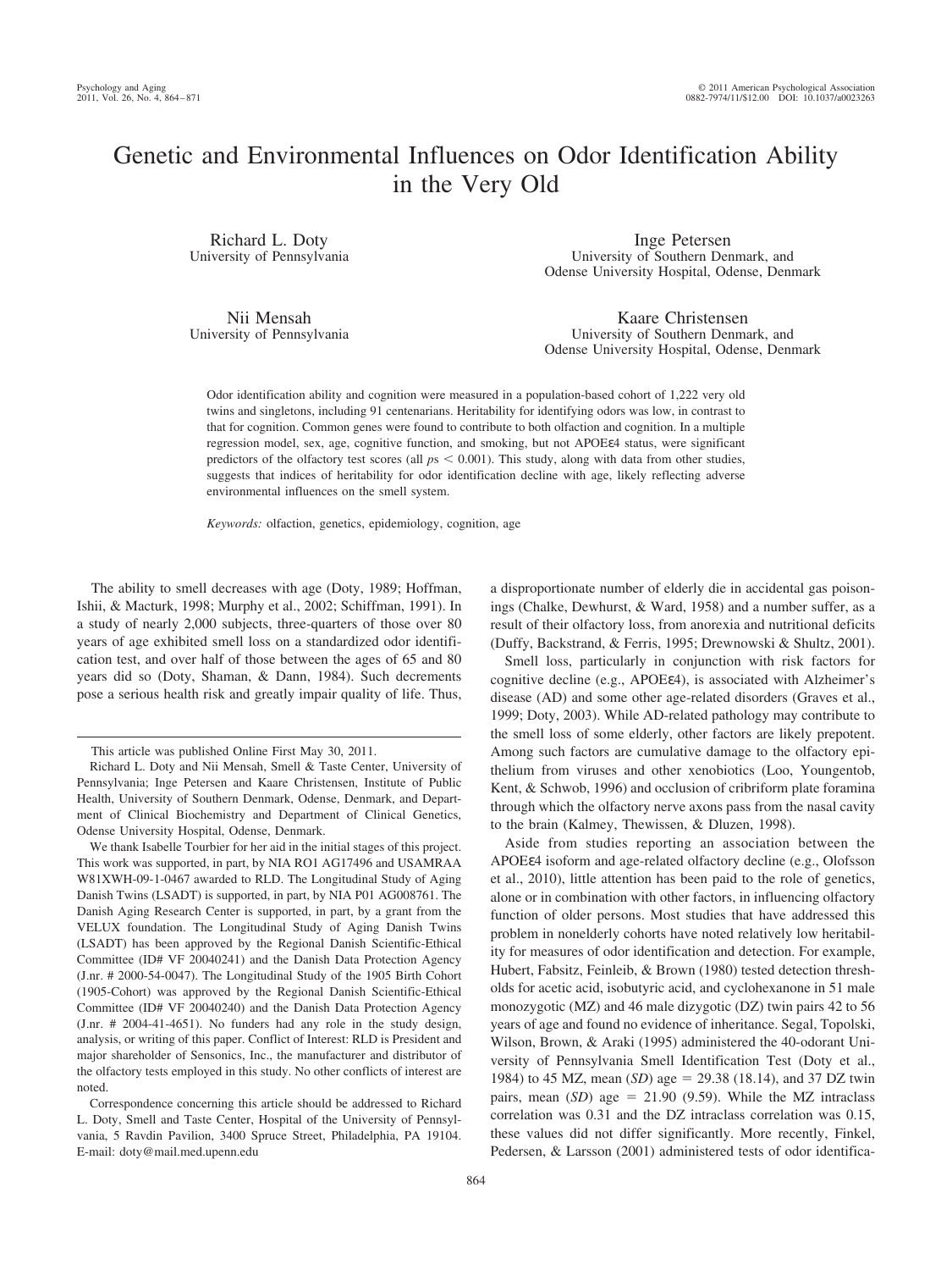tion, intensity, and pleasantness to 86 monozygotic twin pairs and 141 dizygotic twin pairs with a mean (*SD*) age of 67 (7.1) years. They concluded that only modest heritability existed for their olfactory function measures, with genetic contributions ranging from 14% for odor detection to 29% for odor identification.

In the first genome-wide human study on this topic, Knaapila et al. (2007) administered the 12-item Brief Smell Identification Test (B-SIT) (Doty, Marcus, & Lee, 1996) to 146 adults, mean (*SD*)  $age = 49.1$  (14.8) years, from 26 families. The goal was to identify loci affecting the identification, intensity, and hedonics of the 12 stimuli. Genetic linkage for identification of the five odorants that exhibited the most performance variation was not found, although ratings of the intensity of paint thinner and the pleasantness of cinnamon were linked to separate loci that reportedly harbor no odorant receptor genes (i.e., 4 and 2p). In a subsequent study, this group performed quantitative genetic modeling of intensity and pleasantness ratings given to six odorants (cinnamon, chocolate, turpentine, isovalaric acid, vanilla, androstenone, lemon) by 856 twins, which included 83 complete monozygotic and 275 dizygotic twin pairs, mean  $(SD)$  age = 29.5  $(14.1)$  years (Knaapila et al., 2008b). They reported (p. 490) that "nonshared (individual, specific) environmental effects are the most prominent factors underlying the phenotypic variation in these traits. In contrast, strong genetic effects were not detected." These general findings were supported in a subsequent study in which their sample size was expanded to  $1,311$  twins, mean  $(SD)$  age = 28.6  $(16.5)$  years (Knaapila et al., 2008a).

In contrast to the aforementioned findings are studies reporting significant influences of heredity on measures of odor identification and detection, mainly in young cohorts. Gross-Isseroff, Ophir, Bartana, Voet, & Lancet (1992) studied 17 MZ and 15 DZ twin pairs, mean  $(SEM)$  age = 12.5 (0.29), and reported a strong genetic component for androstenone and isoamyl acetate, but not for citral or eugenol (respective MZ intraclass correlations  $= 0.78, 0.73,$  $0.35 \& -0.05$ ; respective DZ intraclass correlations = 0.00, 0.00, 0.16 & 0.43). Other positive results come from an experiment by Wysocki & Beauchamp (1984). Androstenone and pyridine detection thresholds were determined for 17 MZ and 21 DZ twin pairs ranging in age from 17 to 21 years. All of the MZ twin pairs were in agreement for sensitivity/insensitivity to androstenone, whereas only 61% of the DZ twin pairs were in such agreement. No genetic influence on pyridine sensitivity was found. More recently, Keller, Zhuang, Chi, Vosshall, & Matsunami (2007) reported that persons with a receptor variant that significantly impairs, in vitro, the function of a receptor activated by the odorants androstenone and androstadienone were less sensitive to these odorants. The age of the participants was not indicated.

The present study assessed odor identification ability and cognition in a population-based cohort of very old twins and singletons. All subjects were 70 or more years of age and many were over 100. Our primary goal was to determine the relative contribution of common genes on these two traits and the relationship between them in this unique population. This was of specific interest in light of varied reports of heritability in younger cohorts and evidence that smell loss is among the first signs of Alzheimer's disease (Hawkes & Doty, 2009). A secondary goal was to establish the influences of such variables as age, sex, smoking behavior, and health on smell function and to control such factors in our genetic analyses.

## **Subjects and Methods**

## **Study Population**

The sample was comprised of participants from two Danish nationwide population-based surveys, the Longitudinal Study of Aging Danish Twins (LSADT) and the Danish 1905**-**Cohort 2005 survey. Those eligible from LSADT 2005 were Danish twins aged  $70 + \text{years}$  in 2001 and still living in Denmark. The eligible participants from the Danish 1905-Cohort 2005 survey were all Danes born in 1905 and still living in Denmark. Details of both surveys have been previously described (Christensen, Holm, McGue, Corder, & Vaupel, 1999; Christensen et al., 2000b; Christensen, Holm, & Vaupel, 1996; Christensen, Gaist, Jeune, & Vaupel, 1998; Christensen et al., 2000a; McGue & Christensen, 1997; McGue & Christensen, 2001; Nybo et al., 2001a; Nybo et al., 2001b; Nybo et al., 2003). The subjects who provided complete responses to all of the odor test items (see next section) included 91 centenarians, 18 men and 73 women; respective mean (*SD*)  $ages = 99.83 (0.28) \& 99.63 (0.29)$ , and 1,131 elderly twins under the age of 100 years, 513 men and 618 women, respective mean  $(SD)$  ages = 79.65 (4.53) & 81.17 (5.17).

## **Olfactory Test**

A modified version of the 12-odorant B-SIT was administered (Doty et al., 1996). Each stimulus was accompanied by four odor-related response categories and one "don't know" category. Since only 10.5% and 29.5% of the subjects, respectively, could identify the turpentine and lemon odors, these items were excluded from analysis.

## **Zygosity**

The zygosity of the participating twins was determined using a brief questionnaire on physical similarity. This questionnaire has been previously validated and shown to be very reliable, with misclassification being less than 5% (Christiansen et al., 2003).

#### **Cognitive Test Measures**

In addition to the Mini-Mental State Examination (Folstein, Folstein, & McHugh, 1975), measures of fluency (number of animals named in one minute), forward and backward digit shortterm memory, and immediate and delayed recall of a list of 12 nouns were obtained from 1,229 twins (93%) and 146 centenarians (77%). As in earlier work (e.g., McGue & Christensen, 2001), a cognitive composite score was formed from the sum of the standard scores of these latter five tests, increasing test reliability. These tests had been shown to be correlated with one another; e.g., fluency, memory  $r = .46$ ; animals, digit span  $r = .33$ ; memory, digit span  $r = .34$ .

#### **Other Measures**

The following survey information was employed in this study: social group status, as defined by the Danish National Center for Social Research (Hansen, 1984), and indices of self-rated health (5 levels), activity of daily living (Nybo et al., 2001b), psychological depression (McGue & Christensen, 1997), hearing loss (Chris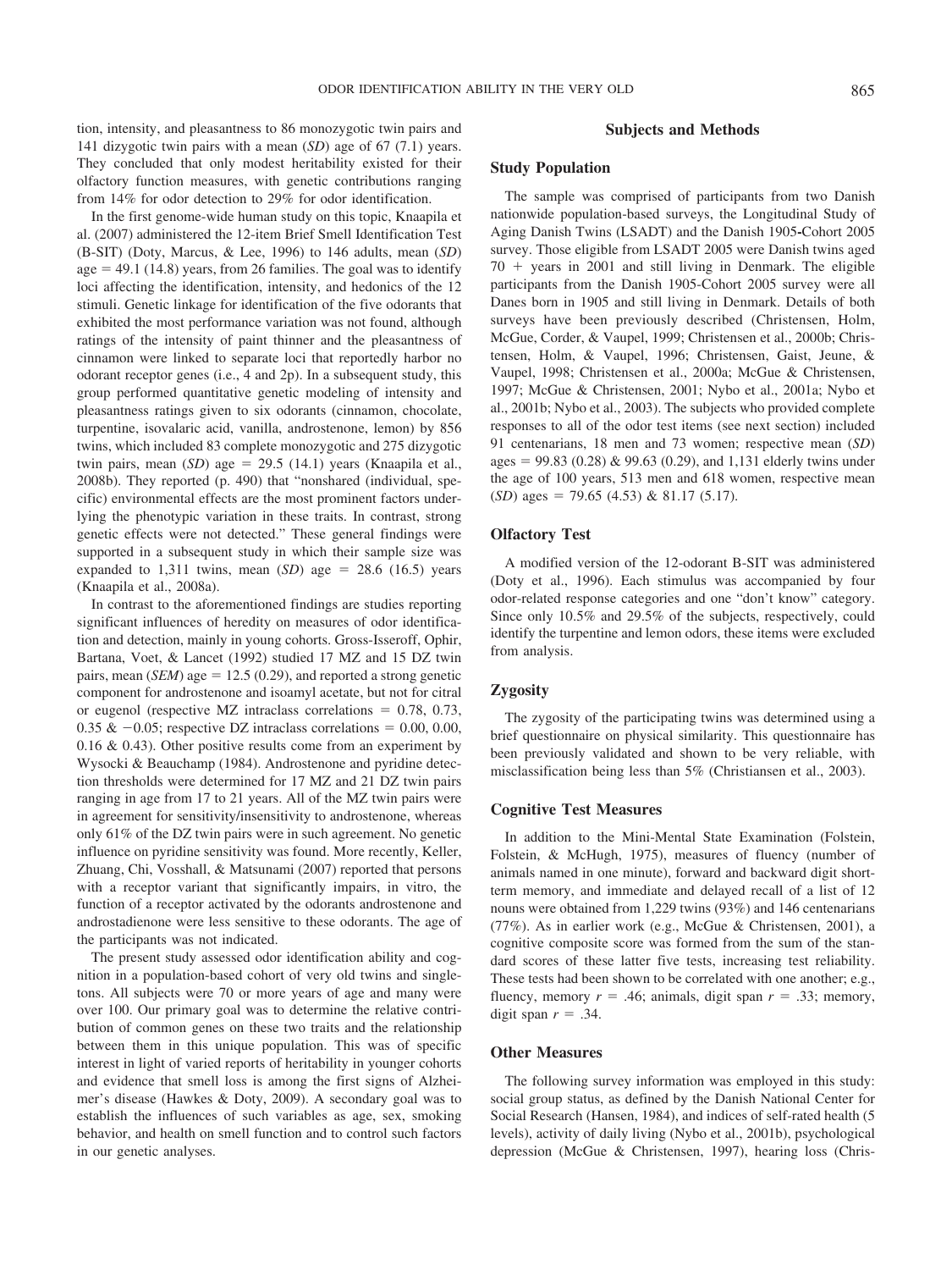tensen, Frederiksen and Hoffman, 2001), and smoking behavior. APOE genotypes were obtained for 400 twins and 137 centenarians.

#### **Data Analysis**

The number of correct B-SIT item responses was calculated  $(total possible = 10)$ . "Don't know" was classified as a wrong answer. Univariate association studies were carried out for all covariates under consideration, i.e., sex, age, APOE genotype, zygosity, social grouping, self-rated health, ADL, depression score, MMSE, cognitive composite, hearing ability, and smoking status. The association analyses were repeated with age stratified into three groups:  $74-79$ ,  $80-84$ , and  $80 +$  years. Multiple linear regression was performed between the number of correctly identified odors and quartiles of cognitive abilities adjusted for the aforementioned covariates.

#### **Analyses of Twin Similarity**

The similarity between monozygotic (MZ) and dizygotic (DZ) twins was assessed using intraclass correlations for the traits. This classic twin study methodology assumes that MZ twins have identical genotypes, whereas DZ twins share, on average, 50% of their genes and are no more genetically related than ordinary siblings. A greater phenotypic similarity in MZ than in DZ twins is expected when a significant genetic component to the trait variation is present.

#### **Estimation of Heritability**

According to standard biometric practice (e.g., Neale & Cardon, 1992), assuming no genetic inter-locus interaction (epistasis), no gene-environment interaction, and no assortative mating, the phenotypic variance of individuals can be separated into variance due to additive genetic effects ( $V_a$  or A), genetic dominance ( $V_d$  or D), shared environment ( $V_c$  or C), and nonshared environment ( $V_e$  or E), i.e.,  $V_{total} = V_a + V_d + V_c + V_e$ . Only nonshared environment contributes to dissimilarity within MZ twin pairs because of their genetic identity, whereas the effects of additive genetic factors and genetic dominance may also contribute to dissimilarity within DZ pairs, who share, on average, one-half of the additive genetic factors and one-quarter of the dominant genetic factors. Hence, for MZ pairs, the covariance is given by Cov (twin 1, twin  $2) = V_a + V_d + V_c$ , whereas for DZ pairs it takes the form Cov (twin 1, twin 2) =  $[1/2]V_a + [1/4]V_d + V_c$ . In standard biometric models, the shared environmental component  $(V_c)$  and the dominant genetic variance component  $(V_d)$  cannot be estimated simultaneously. We therefore fitted ACE and ADE models, along with simpler models (AE-, CE-, and E-models), to the data. Each model was evaluated in terms of whether it fitted the data (i.e. had a nonsignificant Chi square goodness-of-fit test statistic) and was parsimonious (i.e. none of the parameters could be deleted without a significant increase in the Chi square test statistic). For a comparison of non-nested models, the Akaike Information Criterion  $(AIC = -2 LL - 2 df)$  was used. Models with the lowest AIC were preferred.

Extension of the univariate models to a bivariate model, including both odor identification and the cognitive composite, additionally allowed for assessing whether and to what extent the correlation between the two traits can be explained by common genes, i.e. genetic correlation  $(r<sub>g</sub>)$ , or shared environment, i.e., the environmental correlation  $(r_e)$ .

## **Confounder Control**

The twin similarity and heritability analyses were adjusted for age and sex by including these in the mean variance. Separate models also adjusting for smoking status were implemented for twin similarity and for univariate and bivariate heritability estimation.

## **Software**

Stata 9 was used for association and regression analyses, while the Mx statistical program (*http://www.vcu.edu/mx*) was used for structural equation modeling (Neale, Boker, Xie & Maes, 2003).

### **Results**

The mean B-SIT scores are shown for the men and women as a function of age in Figure 1. It is apparent that the test scores were consistently higher in women than in men and monotonically decreased as a function of age.

#### **Univariate Association Analyses**

In the univariate analyses, women were better at identifying odors than men (respective means  $[SD] = 6.4$  [2.4] and 6.1 [2.4],  $p < .02$ ), despite being older (83.1 [5.3] vs. 80.3 [4.6] years). Age, characterized into  $74-79$ ,  $80-84$  and  $85+$  year groups, was associated with odor identification ability (respective means  $[SD] =$ 7.0 [2.1], 6.2 [2.4] and 4.9 [2.6],  $p < .001$ ), as was social group (respective means [*SD*] for groups  $I-V = 6.7$  [2.6], 6.6 [2.2], 6.0 [2.4], 6.3 [2.4] and 5.9 [2.4],  $p < .001$ ), self-rated health (means [*SD*] for excellent =  $6.7$  [2.2], good =  $6.3$  [2.5], acceptable =  $6.1$ [2.5], and poor or very poor = 5.5 [2.6],  $p < .01$ ), ADLstrength scores (quartile means  $[SD] = 6.8$  [2.2], 6.5 [2.3], 6.0 [2.4] and 5.1 [2.6],  $p < .001$ ), depression symptom scores



*Figure 1.* Mean ( $\pm$ SEM) odor identification test scores as a function of age and sex. Based upon 10-item smell test. See text for details.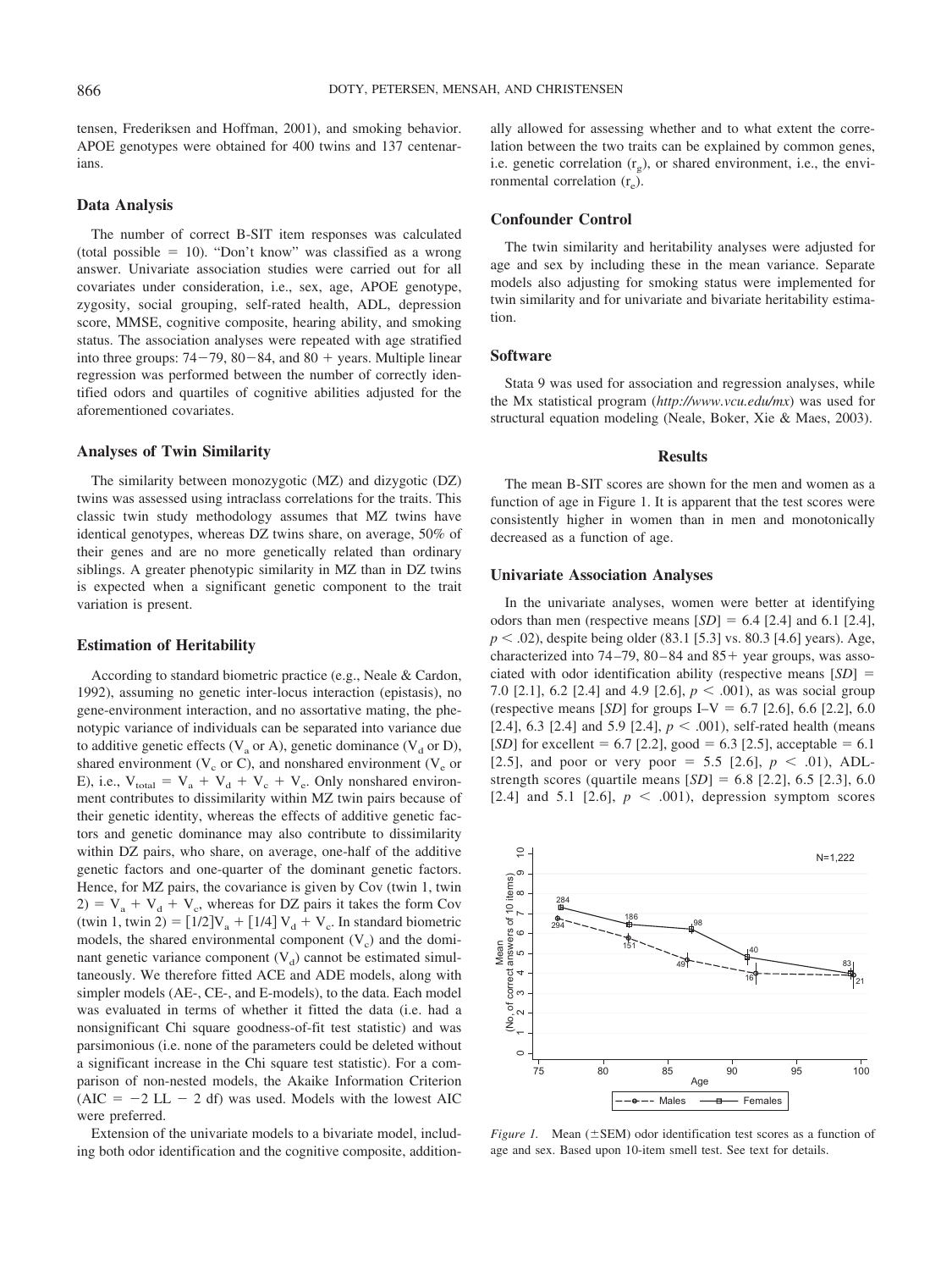(quartile means  $[SD] = 6.6$  [2.3], 6.3 [2.4], 6.4 [2.3] and 5.6 [2.6],  $p < .001$ ), MMSE scores (quartile means  $[SD] = 4.4$ [2.8], 6.1 [2.4], 6.5 [2.4] and 7.0 [2.2],  $p < .001$ ); cognitive composite scores (quartile means  $[SD] = 4.9$   $[2.5]$ , 6.2  $[2.3]$ , 6.8 [2.2] and 7.2 [2.2],  $p < .001$ ; and hearing ability (dichotomized means  $[SD]$  for without difficulty = 6.6 [2.3] and three other groups =  $5.9$  [2.5],  $p < .001$ ). Although past smokers scored higher on the odor identification test than current smokers and never smokers (respective means  $[SDs] = 6.5$  [2.4], 6.0 [2.4], and 6.1 [2.5],  $p < .02$ ), stratification by age group showed this result was confounded by age. Overall, the aforementioned findings indicate that better physical and mental health and higher social position were associated with better ability to identify odors.

#### **Multiple Association Analyses**

The results of the multiple linear regression analyses are shown in Table 1. When all variables were included in the regression model, the only significant associations were sex, age, cognitive functioning, and smoking (all  $ps < 0.001$ ). Forward and backward stepwise estimation regression (using  $p = 0.20$  as the criterion for inclusion/exclusion) showed the same results. On average, those participants in the highest quartile of the cognitive test battery were able to correctly identify 1.83 more test items than those in the lowest quartile (2.23 for men and 1.5 for women). Women identified 0.66 more odor items than men. On average, a 74-yearold person identified 3.38 more items than a 100-year-old person (3.33 for men and 3.49 for women).

#### **Heritability**

Table 2 shows the results of the univariate twin analyses. The difference in intraclass correlation for the odor identification test score between MZ and DZ twins was statistically insignificant  $(p = .25)$ , and both correlations were not statistically significant from zero. However, the intraclass correlations for cognition were significant and more than twice as large for MZ than DZ twins

# Table 1

*Multiple Linear Regression Analysis*

| Covariate                   | Regression coefficient<br>$(95\% \text{ CI})^*$ | <i>p</i> -value |  |
|-----------------------------|-------------------------------------------------|-----------------|--|
| <b>Sex</b>                  |                                                 |                 |  |
| - Male (ref. group)         | 0                                               |                 |  |
| - Female                    | 0.66(0.39; 0.92)                                | < 0.001         |  |
| Age (years)                 | $-0.13(-0.15; -0.11)$                           | < 0.001         |  |
| Cognitive Score             |                                                 |                 |  |
| - 1st quartile (ref. group) | $\Omega$                                        |                 |  |
| - 2nd quartile              | 0.96(0.60; 1.33)                                | < 0.001         |  |
| - 3rd quartile              | 1.58(1.23; 1.94)                                | < 0.001         |  |
| - 4th quartile              | 1.83(1.47; 2.19)                                | < 0.001         |  |
| Smoking                     |                                                 |                 |  |
| - Smoker (ref. group)       |                                                 |                 |  |
| - Previous smoker           | 0.65(0.32; 0.97)                                | < 0.001         |  |
| - Never smoker              | 0.66(0.31; 1.01)                                | < 0.001         |  |

*Note.* Variables selected using stepwise estimation regression (same results when using forward and backward estimation procedures). Inclusion of the variables social group, self rated health, activity of daily living, hearing, and depression, which were individually statistically significant, changed the regression coefficients only minimally.

 $(p < .001)$ , implying a relatively strong genetic influence on the variance of the cognitive composite test measure.

Employment of the E-model found no significant heritability for odor identification (Table 2). For cognition, the AE-model provided the best fit to the data: the sex- and age-adjusted heritability was 0.70 (95% CI: 0.59-0.77). The bivariate model, which had higher statistical power, found both the odor identification and the cognitive composite scores to have statistically significant genetic component, despite the fact that the heritability of odor identification performance was low, 0.13 (0.01; 0.31); Table 3. The genetic correlation between the two traits was substantial and significantly different from 0 ( $r_g = 0.64$  [0.19; 1.00]), suggesting that common genes contribute to the regulation of the two traits (i.e. pleiotropy).

## **Discussion**

The present findings suggest that odor identification ability is influenced by age, sex, and cigarette smoking even in the oldest of the elderly, as occurs in younger cohorts (Doty et al., 1984; Doty & Cameron, 2009; Frye, Schwartz, & Doty, 1990; Murphy, 1985). Moreover, these findings indicate that such ability, while associated with very low heritability estimates, is associated with cognitive function. Thus, both odor identification and cognition had statistically significant genetic components in the bivariate model even though the intraclass correlations of the MZ and DZ twins for the olfactory test scores did not differ significantly from one another and heritability for odor identification was low and nonsignificant in the univariate model. While it may appear paradoxical that a strong genetic correlation and olfaction can be present in light of low heritability estimates for olfactory function, such a paradox is easy to explain on the basis of covariance. Thus, the genetic correlation is defined as the off-diagonal element of the standardized additive genetic covariance matrix. A positive genetic correlation suggests that the two traits are influenced by common genes and can be high regardless of the low heritability of the two traits under consideration (Neale & Cardon, 1999).

Our results are in general accord with earlier reports that most of the variation observed in odor identification performance, save that due to gender, is due to noninherited factors (Hubert et al., 1980; Knaapila et al., 2007; Knaapila et al., 2008a; Knaapila et al., 2008b; Segal et al., 1995). Among the most salient of such factors are viral, bacterial, and other xenobiotic insults that cumulatively damage the olfactory epithelium (Calderon-Garciduenas et al., 2010; Doty, 2008; Jafek et al., 1990; Nakashima, Kimmelman, & Snow, Jr., 1984; Naessen, 1971). Other factors to be considered include age-related ossification of the foramina of the cribriform plate (Kalmey et al., 1998) and the development of age-related brain pathology, including Lewy bodies, neurofibrillary tangles, and  $\beta$ -amyloid and  $\alpha$ -synuclein deposits within the olfactory bulbs, tracts, amygdala, piriform cortex, and entorhinal cortex (for review, see Smutzer et al., 2003). Transgenic mice that overexpress tau, which is associated with the development of neurofibrillary tangles and threads, exhibit olfactory dysfunction (Macknin, Higuchi, Lee, Trojanowski, & Doty, 2004), whereas transgenic mice that overexpress  $\beta$ -amyloid, the major aberrant protein associated with neuritic plaques, do not (Zhuo et al., 2007).

Given the fact that the number of environmental insults to the olfactory system increases as a function of age, one might expect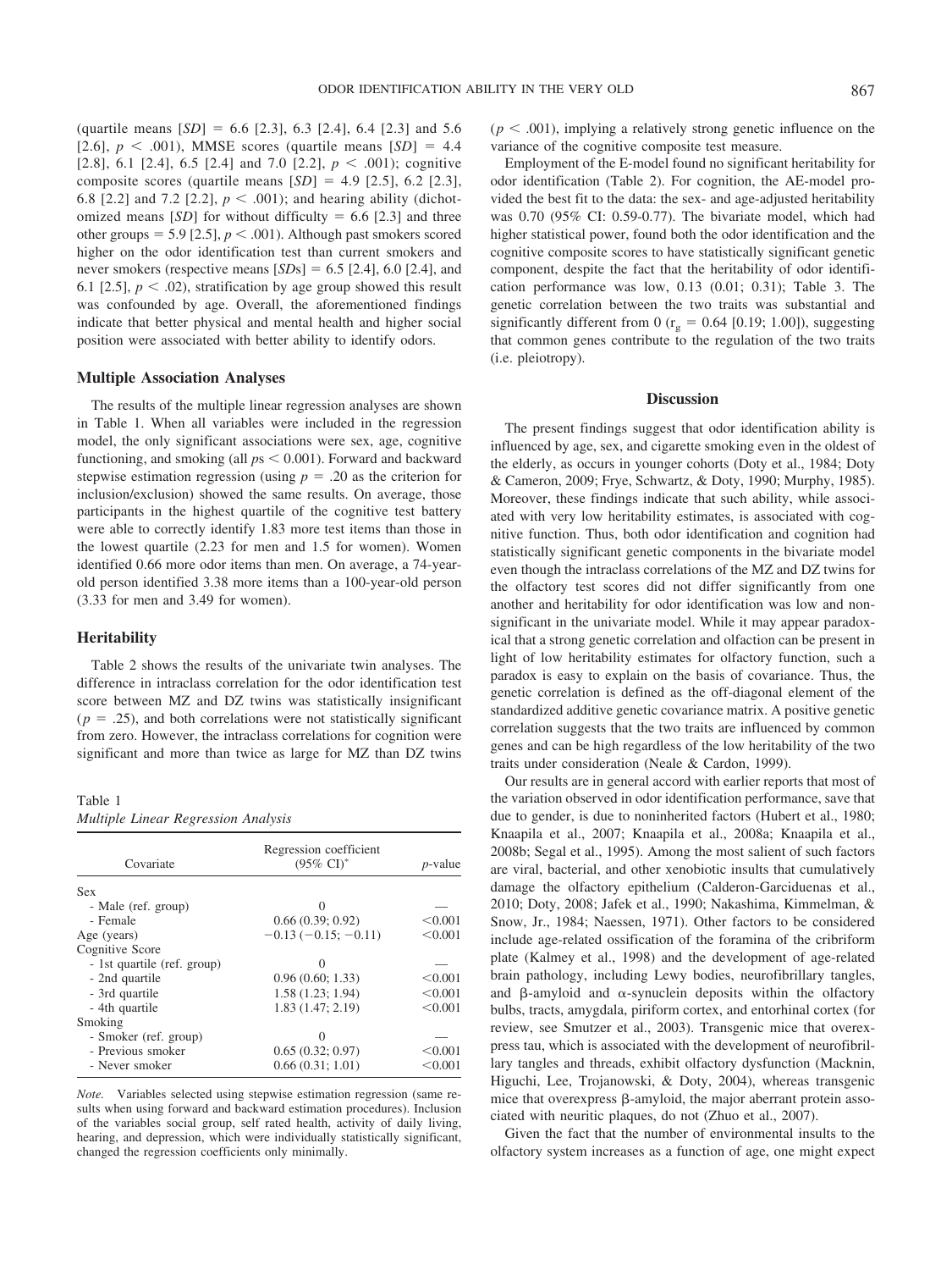| Intraclass correlation<br><b>B-SIT</b> score                 |         |                                                   |                                       |                  | Cognitive composite |                                            |                     |                     |
|--------------------------------------------------------------|---------|---------------------------------------------------|---------------------------------------|------------------|---------------------|--------------------------------------------|---------------------|---------------------|
| No. of MZ pairs <sup>a</sup><br>No. of DZ pairs <sup>a</sup> |         | 90/227<br>96/526                                  |                                       |                  |                     | 99/249<br>110/555                          |                     |                     |
|                                                              |         | $r(95\% \text{ CI})$                              |                                       |                  |                     | $r(95\% \text{ CI})$                       |                     |                     |
| MZ<br>DZ                                                     |         | $0.16$ [-0.05; 0.35]<br>$-0.02$ [ $-0.22$ ; 0.19] |                                       |                  |                     | $0.70$ [0.59; 0.78]<br>$0.31$ [0.12; 0.47] |                     |                     |
|                                                              |         |                                                   | <b>B-SIT</b> score                    |                  |                     |                                            | Cognitive composite |                     |
| Model fit                                                    | $-2LL$  | d.f.                                              | AIC                                   | $\boldsymbol{p}$ | $-2LL$              | d.f.                                       | AIC                 | $\boldsymbol{p}$    |
| Sat $vs.$ —                                                  | 4928.71 | 1113                                              | 2702.71                               |                  | 5651.75             | 1076                                       | 3499.75             |                     |
| ACE vs. Sat                                                  | 4931.63 | 1119                                              | 2693.63                               | 0.82             | 5657.20             | 1082                                       | 3493.20             | 0.49                |
| ADE vs. Sat                                                  | 4931.25 | 1119                                              | 2693.25                               | 0.86             | 5657.03             | 1082                                       | 3493.03             | 0.51                |
| AE vs. ADE                                                   | 4931.63 | 1120                                              | 2691.63                               | 0.54             | 5657.20             | 1083                                       | 3491.20             | 0.68                |
| CE vs. ACE                                                   | 4932.33 | 1120                                              | 2692.33                               | 0.41             | 5673.34             | 1083                                       | 3507.34             | < 0.001             |
| E vs. AE                                                     | 4933.17 | 1121                                              | 2691.17                               | 0.21             | 5723.07             | 1084                                       | 3555.07             | < 0.001             |
|                                                              |         |                                                   |                                       |                  |                     | a <sup>2</sup>                             |                     | $e^2$               |
| Heritability estimates                                       |         |                                                   | No significant heritability (E-model) |                  |                     | $0.70$ [0.59; 0.77]                        |                     | $0.30$ [0.23; 0.41] |

Table 2 *Univariate Analyses Age- and Sex-Adjusted*

*Note.* Best fitting model in bold. **a** Complete pairs (i.e. only one twin has a score). **a** Complete pairs (i.e. both twins have a score).

 $^{*}p = .25.$ \*\*  $p < .001$ .

heritability coefficients to decline with advancing age, since any variability due to genetics is likely swamped by variability from environmental and perhaps other factors. The limited data suggest this to be the case. Thus, the heritability coefficients observed in this study, although positive, were low (0.13 and 0.16). These values fall below those noted for odor identification by Finkel et al.  $(2001) - 0.25$  in a study group whose average age was 67.1 years and by Segal et al.  $(1995) - 0.31$  in a study group whose average age was 26 years of age. Moreover, those studies that have observed the largest heritability coefficients are those that have examined the youngest persons. Thus, Gross-Isseroff et al. (1992) noted monozygotic intraclass correlations as high as 0.78 in twins whose average age was 12.5 years. The age of monozygotic twins found by Wysocki & Beauchamp (1984) to be in agreement for sensitivity/insensitivity to androstenone was 21 years. Contrary to the pattern of age-related heritability seen for olfaction, however, the genetic influence on cognitive functioning does not attenuate

 $T<sub>1</sub>$ 

with age (McClearn et al., 1997; McGue & Christensen, 2001; McGue, Osler, & Christensen, 2010).

Another factor that may contribute to the size of heritability coefficients is the chemical nature of the stimulus. In this study, as well as in most other studies examining odor identification, the olfactory stimuli are made up of multiple, not single, chemicals. Multiple chemicals, which in nature are more common signifiers of discernable odors, activate a range of receptors in varying numbers to mediate a particular odor quality. However, when any one of the underlying receptors is missing, e.g., as a result of genetics, the remaining receptors most likely provide enough information to mimic to a large degree the sensation that would be present if all receptor types were functioning. Thus, the brain 'fills in' information that is lacking to provide an overall percept, much as occurs in vision when elements of the visual field are absent (Wilson & Stevenson, 2006). Therefore, an odor percept based upon unitary chemicals that stimulate more limited numbers of

| re diable 3                                          |  |
|------------------------------------------------------|--|
| Bivariate Analyses (AE-Model); Age- and Sex-Adjusted |  |

|                                           |                     | Heritability estimates (95% CI)    |                                                  |  |
|-------------------------------------------|---------------------|------------------------------------|--------------------------------------------------|--|
| <b>B-SIT</b> score                        |                     | Cognitive composite                |                                                  |  |
| $a^2$                                     | $e^2$               | a <sup>2</sup>                     | $e^2$                                            |  |
| $0.13$ [0.01; 0.31]                       | $0.87$ [0.69; 0.99] | $0.69$ [0.58; 0.77]                | $0.31$ [0.23; 0.42]                              |  |
|                                           |                     | Genetic and phenotypic correlation |                                                  |  |
| Phenotypic correlation: 0.33 [0.28; 0.38] |                     |                                    | Genotypic correlation: $r_g = 0.64$ [0.19; 1.00] |  |

*Note.* Number of twin pairs with both odor identification and a cognitive composite score: MZ: 88 complete (i.e. both twins have scores) and 223 broken (i.e. only one twin has scores); DZ: 91 complete and 507 broken pairs.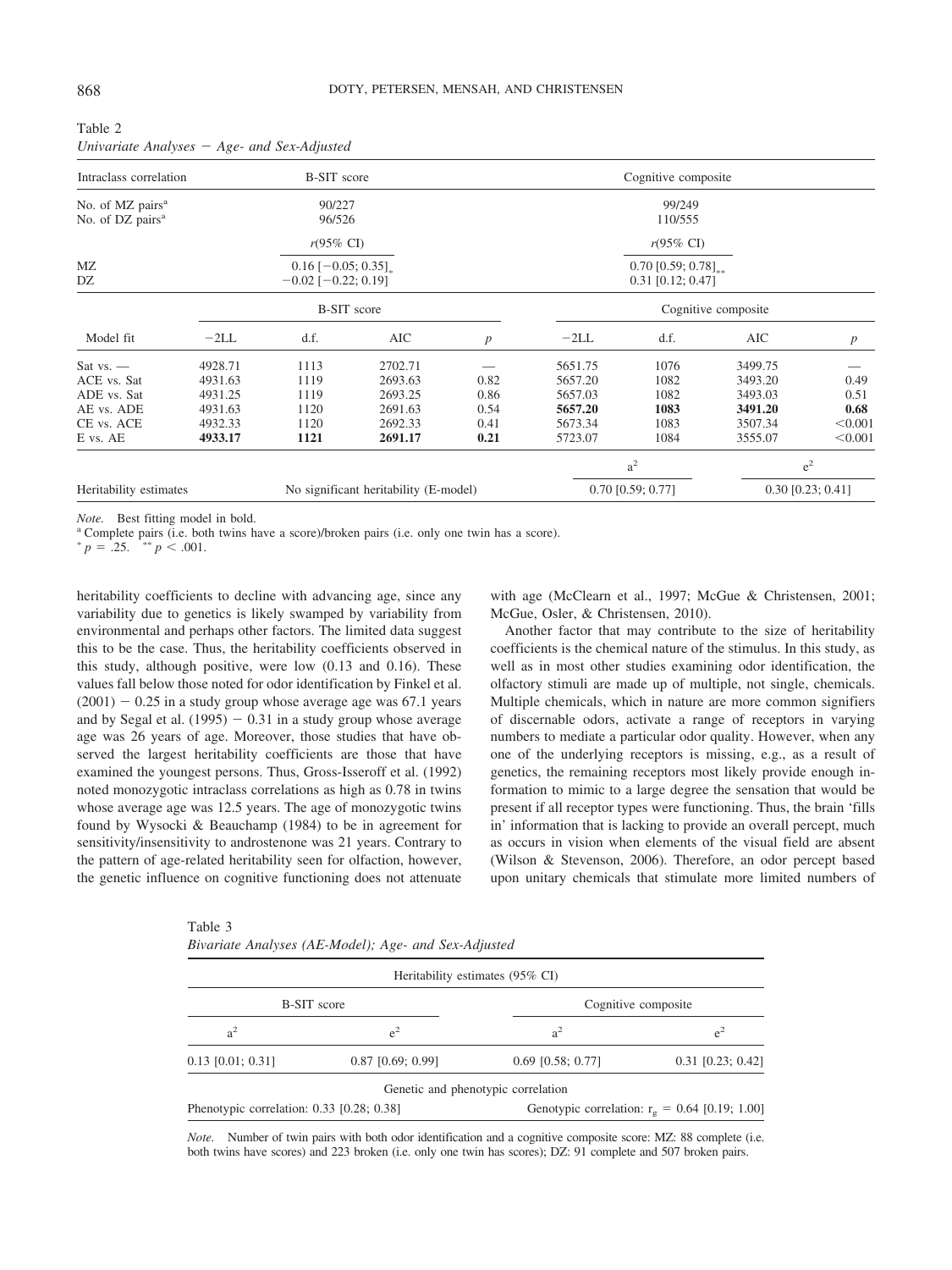receptors would be more apt to be affected by genetic variation associated with those few receptors. With rare exception (e.g., Hubert et al., 1980), the existing literature is in accord with this concept. Thus, those studies that have reported the largest heritability have typically employed single chemicals (e.g., Finkel et al., 2001; Gross-Isseroff et al., 1992; Wysocki & Beauchamp, 1984).

Our finding of a genetic association between odor identification and cognition has precedence. For example, Finkel et al. (2001) reported, also using a bivariate analysis, a correlation between odor identification test scores and cognitive measures in MZ, but not DZ, twins. Other studies have noted, in nontwin populations, correlations between odor identification test scores and measures of cognitive function, most notably ones associated with verbal processing (Larsson, Finkel, & Pedersen, 2000). Indeed, several authors have made the argument that olfactory and language share cortical resources (e.g., Lorig, 1999; Larsson, Lovden, & Nilsson, 2003). Support for his argument comes, in part, from evidence that verbal tasks are adversely altered more by olfactory than auditory or visual stimuli (Lorig, Elmes, & Yoerg, 1998). The sex difference noted in the present study may reflect, at least in part, greater utilization of semantic strategies by women for both encoding and recalling odor memories (Larsson et al., 2003). Such strategies enhance, in general, performance on odor identification and memory tests (Choudhury, Moberg, & Doty, 2003; Lehrner, 1993; Lyman & McDaniel, 1990; Rabin & Cain, 1984; Walk & Johns, 1984).

Although the present results imply that common genes are associated with both olfactory and cognitive function in the oldest of the elderly–an association that has been suggested by others in younger cohorts–the specific nature of this relationship is unclear. It is noteworthy that associations between cognitive function and other sensory measures, namely auditory thresholds and refractioncorrected visual acuity, have been reported in older cohorts (Baltes and Lindenberger, 1997; Lindenberger & Baltes, 1994), a phenomenon that may reflect general age-related changes in brain function (Baltes & Lindenberger, 1997). If the association between cognitive and olfactory function observed in this study is dependent upon central neural processes, then the implication would be that common genes contribute to these processes. However, the nature of this dependency is also not clear. Is a common set of genes protecting or placing at risk brain regions associated with agerelated olfactory and cognitive pathology? Are common neurotransmitters or neuromodulators involved? Are the concordances primarily due to abilities to encode, retain, or recall information, rather than to general relationships between olfaction and cognition, per se? Whatever the involved associations, it is likely that they are component of a multifactorial interplay between genes and the environment that is in sore need of thorough study.

## **References**

- Baltes, P. B., & Lindenberger, U. (1997). Emergence of a powerful connection between sensory and cognitive functions across the adult life span: A new window to the study of cognitive aging? *Psychology and Aging, 12,* 12–21. [doi:10.1037/0882-7974.12.1.12](http://dx.doi.org/10.1037/0882-7974.12.1.12)
- Calderon-Garciduenas, L., Franco-Lira, M., Henriquez-Roldan, C., Osnaya, N., Gonzalez-Maciel, A., Reynoso-Robles, R., . . . Doty, R. L. (2010). Urban air pollution: Influences on olfactory function and pathology in exposed children and young adults. *Experimental and Toxicological Pathology, 62,* 91–102. [doi:10.1016/j.etp.2009.02.117](http://dx.doi.org/10.1016/j.etp.2009.02.117)
- Chalke, H. D., Dewhurst, J. R., & Ward, C. W. (1958). Loss of smell in old people. *Public Health (London), 72,* 223–230. [doi:10.1016/S0033-](http://dx.doi.org/10.1016/S0033-3506%2858%2980053-0) [3506\(58\)80053-0](http://dx.doi.org/10.1016/S0033-3506%2858%2980053-0)
- Choudhury, E. S., Moberg, P., & Doty, R. L. (2003). Influences of age and sex on a microencapsulated odor memory test. *Chemical Senses, 28,* 799 – 805. [doi:10.1093/chemse/bjg072](http://dx.doi.org/10.1093/chemse/bjg072)
- Christensen, K., Gaist, D., Jeune, B., & Vaupel, J. W. (1998). A tooth per child? *Lancet, 352,* 204. [doi:10.1016/S0140-6736\(05\)77810-7](http://dx.doi.org/10.1016/S0140-6736%2805%2977810-7)
- Christensen, K., Holm, N. V., McGue, M., Corder, L., & Vaupel, J. W. (1999). A Danish population-based twin study on general health in the elderly. *Journal of Aging and Health*, 11, 49-64. [doi:10.1177/](http://dx.doi.org/10.1177/089826439901100103) [089826439901100103](http://dx.doi.org/10.1177/089826439901100103)
- Christensen, K., Holm, N. V., & Vaupel, J. W. (1996). Alzheimer's disease in twins. *Lancet, 347,* 976.
- Christensen, K., Kristiansen, M., Hagen-Larsen, H., Skytthe, A., Bathum, L., Jeune, B., . . . Ørstavik, K. H. (2000a). X-linked genetic factors regulate hematopoietic stem-cell kinetics in females. *Blood, 95,* 2449 – 2451.
- Christensen, K., McGue, M., Yashin, A., Iachine, I., Holm, N. V., & Vaupel, J. W. (2000b). Genetic and environmental influences on functional abilities in Danish twins aged 75 years and older. *Journals of Gerontology Series A-Biological Sciences & Medical Sciences, 55,* M446-M452.
- Christensen, K., Frederiksen, H., & Hoffman, H. J. (2001). *Journal of the American Geriatrics Society, 49,* 1512–1517.
- Christiansen, L., Frederiksen, H., Schousboe, K., Skytthe, A., von Wurmb-Schwark, N., Christensen, K., & Kyvik, K. (2003). Age- and sexdifferences in the validity of questionnaire-based zygosity in twins. *Twin Research, 6,* 275–278. [doi:10.1375/136905203322296610](http://dx.doi.org/10.1375/136905203322296610)
- Doty, R. L. (1989). Influence of age and age-related diseases on olfactory function. Annals of the New York Academy of Sciences, 561, 76-86. [doi:10.1111/j.1749-6632.1989.tb20971.x](http://dx.doi.org/10.1111/j.1749-6632.1989.tb20971.x)
- Doty, R. L. (2003). Odor perception in neurodegenerative diseases. In R. L. Doty (Ed.), *Handbook of Olfaction and Gustation* (2nd ed., pp. 479 – 502). New York: Marcel Dekker.
- Doty, R. L. (2008). The olfactory vector hypothesis of neurodegenerative disease: Is it viable? *Annals of Neurology, 63,* 7–15. [doi:10.1002/](http://dx.doi.org/10.1002/ana.21327) [ana.21327](http://dx.doi.org/10.1002/ana.21327)
- Doty, R. L., & Cameron, E. L. (2009). Sex differences and reproductive hormone influences on human odor perception. *Physiology & Behavior, 97,* 213–228. [doi:10.1016/j.physbeh.2009.02.032](http://dx.doi.org/10.1016/j.physbeh.2009.02.032)
- Doty, R. L., Marcus, A., & Lee, W. W. (1996). Development of the 12-item cross-cultural smell identification test (CC-SIT). *Laryngoscope, 106,* 353–356. [doi:10.1097/00005537-199603000-00021](http://dx.doi.org/10.1097/00005537-199603000-00021)
- Doty, R. L., Shaman, P., Applebaum, S. L., Giberson, R., Siksorski, L., & Rosenberg, L. (1984). Smell identification ability: Changes with age. *Science, 226,* 1441–1443. [doi:10.1126/science.6505700](http://dx.doi.org/10.1126/science.6505700)
- Doty, R. L., Shaman, P., & Dann, M. (1984). Development of the University of Pennsylvania Smell Identification Test: A standardized microencapsulated test of olfactory function. *Physiology & Behavior, 32,* 489 – 502. [doi:10.1016/0031-9384\(84\)90269-5](http://dx.doi.org/10.1016/0031-9384%2884%2990269-5)
- Drewnowski, A., & Shultz, J. M. (2001). Impact of aging on eating behaviors, food choices, nutrition, and health status. *Journal of Nutrition, Health & Aging, 5,* 75–79.
- Duffy, V. B., Backstrand, J. R., & Ferris, A. M. (1995). Olfactory dysfunction and related nutritional risk in free-living, elderly women. *Journal of the American Dietetic Association, 8,* 879 – 884. [doi:10.1016/](http://dx.doi.org/10.1016/S0002-8223%2895%2900244-8) [S0002-8223\(95\)00244-8](http://dx.doi.org/10.1016/S0002-8223%2895%2900244-8)
- Finkel, D., Pedersen, N. L., & Larsson, M. (2001). Olfactory functioning and cognitive abilities: A twin study. *Journals of Gerontology Series B-Psychological Sciences & Social Sciences, 56,* 226 –233.
- Folstein, M. F., Folstein, S. E., & McHugh, P. R. (1975). "Mini-Mental State": A practical method for grading the cognitive state of patients for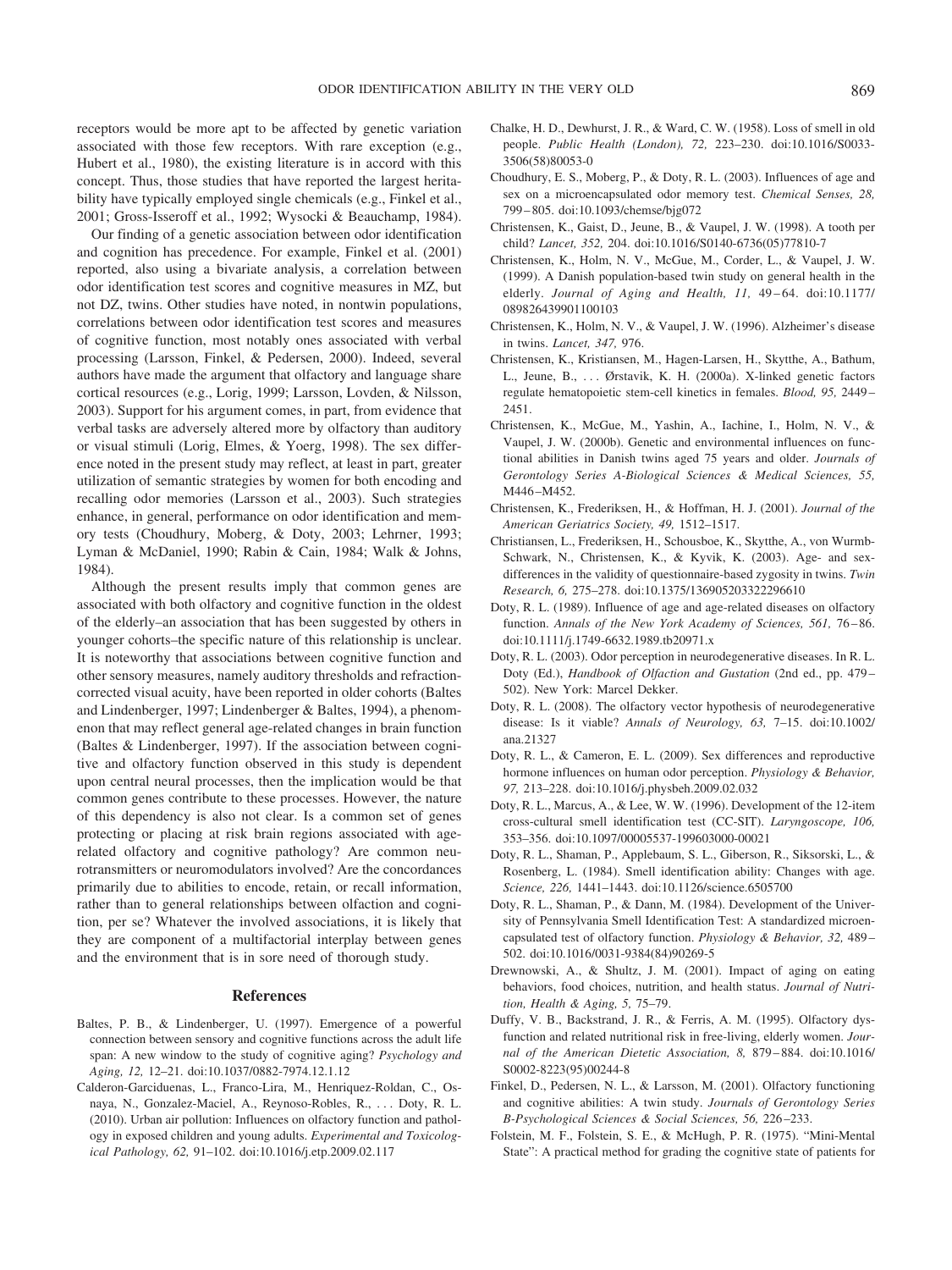the clinician. *Journal of Psychiatric Research, 12,* 189 –198. [doi:](http://dx.doi.org/10.1016/0022-3956%2875%2990026-6) [10.1016/0022-3956\(75\)90026-6](http://dx.doi.org/10.1016/0022-3956%2875%2990026-6)

- Frye, R. E., Schwartz, B. S., & Doty, R. L. (1990). Dose-related effects of cigarette smoking on olfactory function. *Journal of the American Medical Association, 263,* 1233–1236. [doi:10.1001/jama.263.9.1233](http://dx.doi.org/10.1001/jama.263.9.1233)
- Graves, A. B., Bowen, J. D., Rajaram, L., McCormick, W. C., McCurry, S. M., Schellenberg, G. D., & Larson, E. B. (1999). Impaired olfaction as a marker for cognitive decline: Interaction with apolipoprotein E epsilon4 status. *Neurology, 53,* 1480 –1487.
- Gross-Isseroff, R., Ophir, D., Bartana, A., Voet, H., & Lancet, D. (1992). Evidence for genetic determination in human twins of olfactory thresholds for a standard odorant. *Neuroscience Letters, 141,* 115–118. [doi:](http://dx.doi.org/10.1016/0304-3940%2892%2990347-A) [10.1016/0304-3940\(92\)90347-A](http://dx.doi.org/10.1016/0304-3940%2892%2990347-A)
- Hansen, E. J. (1984). *Socialgrupper i Danmark. SFI Studie 48.* Copenhagen.: Socialforskningsinstituttet [Social groups in Denmark, SFI Study 48].
- Hawkes, C. H., & Doty, R. L. (2009). *The Neurology of Olfaction.* Cambridge, MA: Cambridge University Press.
- Hoffman, H. J., Ishii, E. K., & Macturk, R. H. (1998). Age-related changes in the prevalence of smell/taste problems among the United States adult population. Results of the 1994 disability supplement to the National Health Interview Survey (NHIS). *Annals of the New York Academy of Sciences, 855,* 716 –722. [doi:10.1111/j.1749-6632.1998.tb10650.x](http://dx.doi.org/10.1111/j.1749-6632.1998.tb10650.x)
- Hubert, H. B., Fabsitz, R. R., Feinleib, M., & Brown, K. S. (1980). Olfactory sensitivity in humans: Genetic versus environmental control. *Science, 208,* 607– 609. [doi:10.1126/science.7189296](http://dx.doi.org/10.1126/science.7189296)
- Jafek, B. W., Hartman, D., Eller, P. M., Johnson, E. W., Strahan, R. C., & Moran, D. T. (1990). Postviral olfactory dysfunction. *American Journal of Rhinology, 4,* 91–100. [doi:10.2500/105065890782009497](http://dx.doi.org/10.2500/105065890782009497)
- Kalmey, J. K., Thewissen, J. G., & Dluzen, D. E. (1998). Age-related size reduction of foramina in the cribriform plate. *Anatomical Record, 251,* 326-329. [doi:10.1002/\(SICI\)1097-0185\(199807\)251:3](http://dx.doi.org/10.1002/(SICI)1097-0185(199807)251:3<326::AIDAR7>3.0.CO;2-T)<326::AID-AR7 [3.0.CO;2-T](http://dx.doi.org/10.1002/(SICI)1097-0185(199807)251:3<326::AIDAR7>3.0.CO;2-T)
- Keller, A., Zhuang, H., Chi, Q., Vosshall, L. B., & Matsunami, H. (2007). Genetic variation in a human odorant receptor alters odour perception. *Nature, 449,* 468 – 472. [doi:10.1038/nature06162](http://dx.doi.org/10.1038/nature06162)
- Knaapila, A., Keskitalo, K., Kallela, M., Wessman, M., Sammalisto, S., Hiekkalinna, T., . . . Perola, M. (2007). Genetic component of identification, intensity and pleasantness of odours: A Finnish family study. *European Journal of Human Genetics, 15,* 596 – 602. [doi:10.1038/](http://dx.doi.org/10.1038/sj.ejhg.5201804) [sj.ejhg.5201804](http://dx.doi.org/10.1038/sj.ejhg.5201804)
- Knaapila, A., Tuorila, H., Kyvik, K. O., Wright, M. J., Keskitalo, K., Hansen, J., ... Silventoinen, K. (2008a). Self-ratings of olfactory function reflect odor annoyance rather than olfactory acuity. *Laryngoscope, 118,* 2212–2217. [doi:10.1097/MLG.0b013e3181826e43](http://dx.doi.org/10.1097/MLG.0b013e3181826e43)
- Knaapila, A., Tuorila, H., Silventoinen, K., Wright, M. J., Kyvik, K. O., Keskitalo, K., ... Perola, M. (2008b). Environmental effects exceed genetic effects on perceived intensity and pleasantness of several odors: A three-population twin study. *Behavior Genetics, 38,* 484 – 492. [doi:](http://dx.doi.org/10.1007/s10519-008-9211-6) [10.1007/s10519-008-9211-6](http://dx.doi.org/10.1007/s10519-008-9211-6)
- Larsson, M., Finkel, D., & Pedersen, N. L. (2000). Odor identification: Influences of age, gender, cognition, and personality. *Journals of Gerontology Series B-Psychological Sciences & Social Sciences, 55,* 304 – 310.
- Larsson, M., Lovden, M., & Nilsson, L. G. (2003). Sex differences in recollective experience for olfactory and verbal information. *Acta Psychologica, 112,* 89 –103. [doi:10.1016/S0001-6918\(02\)00092-6](http://dx.doi.org/10.1016/S0001-6918%2802%2900092-6)
- Lehrner, J. P. (1993). Gender differences in long-term odor recognition memory: Verbal versus sensory influences and the consistency of label use. *Chemical Senses, 18,* 17–26. [doi:10.1093/chemse/18.1.17](http://dx.doi.org/10.1093/chemse/18.1.17)
- Lindenberger, U., & Baltes, P. B. (1994). Sensory functioning and intelligence in old age: A strong connection. *Psychology and Aging, 9,* 339 –355. [doi:10.1037/0882-7974.9.3.339](http://dx.doi.org/10.1037/0882-7974.9.3.339)

Loo, A. T., Youngentob, S. L., Kent, P. F., & Schwob, J. E. (1996). The

aging olfactory epithelium: Neurogenesis, response to damage, and odorant-induced activity. *International Journal of Developmental Neuroscience, 14,* 881–900. [doi:10.1016/S0736-5748\(96\)00046-9](http://dx.doi.org/10.1016/S0736-5748%2896%2900046-9)

- Lorig, T. S. (1999). On the similarity of odor and language perception. *Neuroscience & Biobehavioral Reviews, 23,* 391–398. [doi:10.1016/](http://dx.doi.org/10.1016/S0149-7634%2898%2900041-4) [S0149-7634\(98\)00041-4](http://dx.doi.org/10.1016/S0149-7634%2898%2900041-4)
- Lorig, T. S., Elmes, D. G., & Yoerg, V. L. (1998). Chemosensory alteration of information processing. *Annals of the New York Academy of Sciences, 855,* 591–597. [doi:10.1111/j.1749-6632.1998.tb10629.x](http://dx.doi.org/10.1111/j.1749-6632.1998.tb10629.x)
- Lyman, B. J., & McDaniel, M. A. (1990). Memory for odors and odor names: Modalities of elaboration and imagery. *Journal of Experimental* Psychology: Learning, Memory, & Cognition, 16, 656-664. [doi:](http://dx.doi.org/10.1037/0278-7393.16.4.656) [10.1037/0278-7393.16.4.656](http://dx.doi.org/10.1037/0278-7393.16.4.656)
- Macknin, J. B., Higuchi, M., Lee, V. M., Trojanowski, J. Q., & Doty, R. L. (2004). Olfactory dysfunction occurs in transgenic mice overexpressing human tau protein. *Brain Research, 1000,* 174 –178. [doi:10.1016/](http://dx.doi.org/10.1016/j.brainres.2004.01.047) [j.brainres.2004.01.047](http://dx.doi.org/10.1016/j.brainres.2004.01.047)
- McClearn, G. E., Johansson, B., Berg, S., Pedersen, N. L., Ahern, F., Petrill, S. A., & Plomin, R. (1997). Substantial genetic influence on cognitive abilities in twins 80 or more years old. *Science, 276,* 1560 – 1563. [doi:10.1126/science.276.5318.1560](http://dx.doi.org/10.1126/science.276.5318.1560)
- McGue, M., & Christensen, K. (1997). Genetic and environmental contributions to depression symptomatology: Evidence from Danish twins 75 years of age and older. *Journal of Abnormal Psychology, 106,* 439 – 448. [doi:10.1037/0021-843X.106.3.439](http://dx.doi.org/10.1037/0021-843X.106.3.439)
- McGue, M., & Christensen, K. (2001). The heritability of cognitive functioning in very old adults: Evidence from Danish twins aged 75 years and older. *Psychology and Aging, 16,* 272–280. [doi:10.1037/0882-](http://dx.doi.org/10.1037/0882-7974.16.2.272) [7974.16.2.272](http://dx.doi.org/10.1037/0882-7974.16.2.272)
- McGue, M., Osler, M., & Christensen, K. (2010). Causal inference and observational research: The utility of twins. *Perspectives on Psychological Science, 5,* 546 –556. [doi:10.1177/1745691610383511](http://dx.doi.org/10.1177/1745691610383511)
- Murphy, C. (1985). Cognitive and chemosensory influences on age-related changes in the ability to identify blended foods. *Journal of Gerontology, 40,* 47–52.
- Murphy, C., Schubert, C. R., Cruickshanks, K. J., Klein, B. E., Klein, R., & Nondahl, D. M. (2002). Prevalence of olfactory impairment in older adults. *Journal of the American Medical Association, 288,* 2307–2312. [doi:10.1001/jama.288.18.2307](http://dx.doi.org/10.1001/jama.288.18.2307)
- Naessen, R. (1971). An enquiry on the morphological characteristics and possible changes with age in the olfactory region of man. *Acta Oto-Laryngologica, 71,* 49 – 62. [doi:10.3109/00016487109125332](http://dx.doi.org/10.3109/00016487109125332)
- Nakashima, T., Kimmelman, C. P., & Snow, J. B., Jr. (1984). Structure of human fetal and adult olfactory neuroepithelium. *Archives of Otolaryngology, 110,* 641– 646.
- Neale, M., Boker, S. M., Xie, G., Maes, H. H. (2003). *Statistical modeling*. (6th ed.) Richmond, VA: Department of Psychiatry, Medical College of Virginia.
- Neale, M., & Cardon, L. (1992). *Methodology of Genetic Studies of Twins and Families.* Dordrecht: Kluwer.
- Nybo, H., Gaist, D., Jeune, B., Bathum, L., McGue, M., Vaupel, J. W., et al. (2001a). The Danish 1905 cohort: A genetic-epidemiological nationwide survey. *Journal of Aging and Health*, 13, 32-46. [doi:10.1177/](http://dx.doi.org/10.1177/089826430101300102) [089826430101300102](http://dx.doi.org/10.1177/089826430101300102)
- Nybo, H., Gaist, D., Jeune, B., McGue, M., Vaupel, J. W., & Christensen, K. (2001b). Functional status and self-rated health in 2,262 nonagenarians: The Danish 1905 Cohort Survey. *Journal of the American Geriatrics Society, 49,* 601– 609. [doi:10.1046/j.1532-5415.2001.49121.x](http://dx.doi.org/10.1046/j.1532-5415.2001.49121.x)
- Nybo, H., Petersen, H. C., Gaist, D., Jeune, B., Andersen, K., McGue, M., . . . Christensen, K. (2003). Predictors of mortality in 2,249 nonagenarians–the Danish 1905-Cohort Survey. *Journal of the American Geriatrics Society, 51,* 1365–1373. [doi:10.1046/j.1532-](http://dx.doi.org/10.1046/j.1532-5415.2003.51453.x) [5415.2003.51453.x](http://dx.doi.org/10.1046/j.1532-5415.2003.51453.x)
- Olofsson, J. K., Nordin, S., Wiens, S., Hedner, M., Nilsson, L. G., &